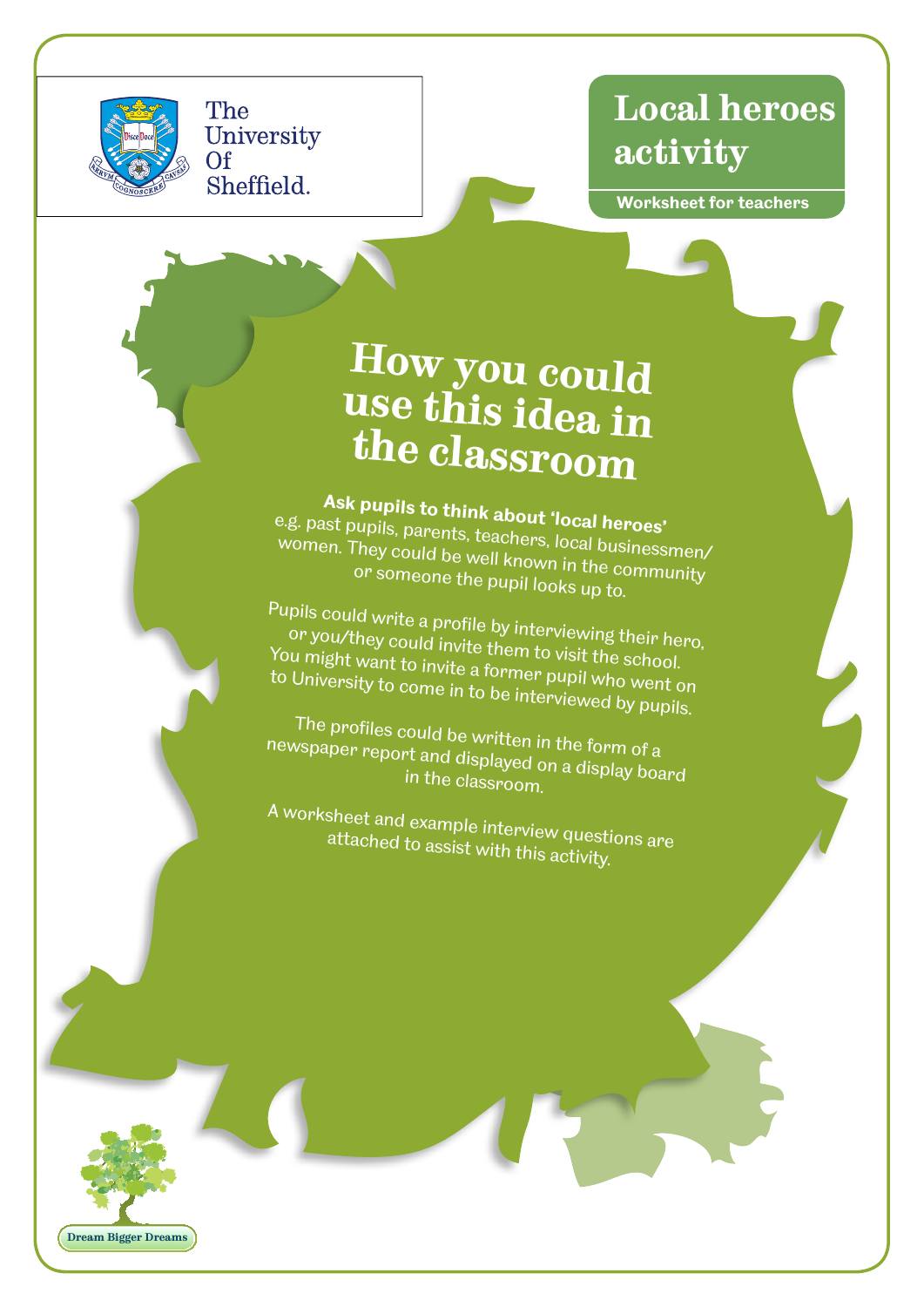

The University Of Sheffield.

**Interview sheet**

## **Local heroes activity**

**Worksheet for children**

**1. What school did** 

**you go to?**

**3. Who or what inspired you to work hard to get where you are?**

**2. What is your job now? Is it what you wanted to do when you were at school?**

**4. Did the things you enjoyed doing at school, or were good at, help you do what you are doing now?**

**5. Did you continue learning after leaving school? If so, where?**